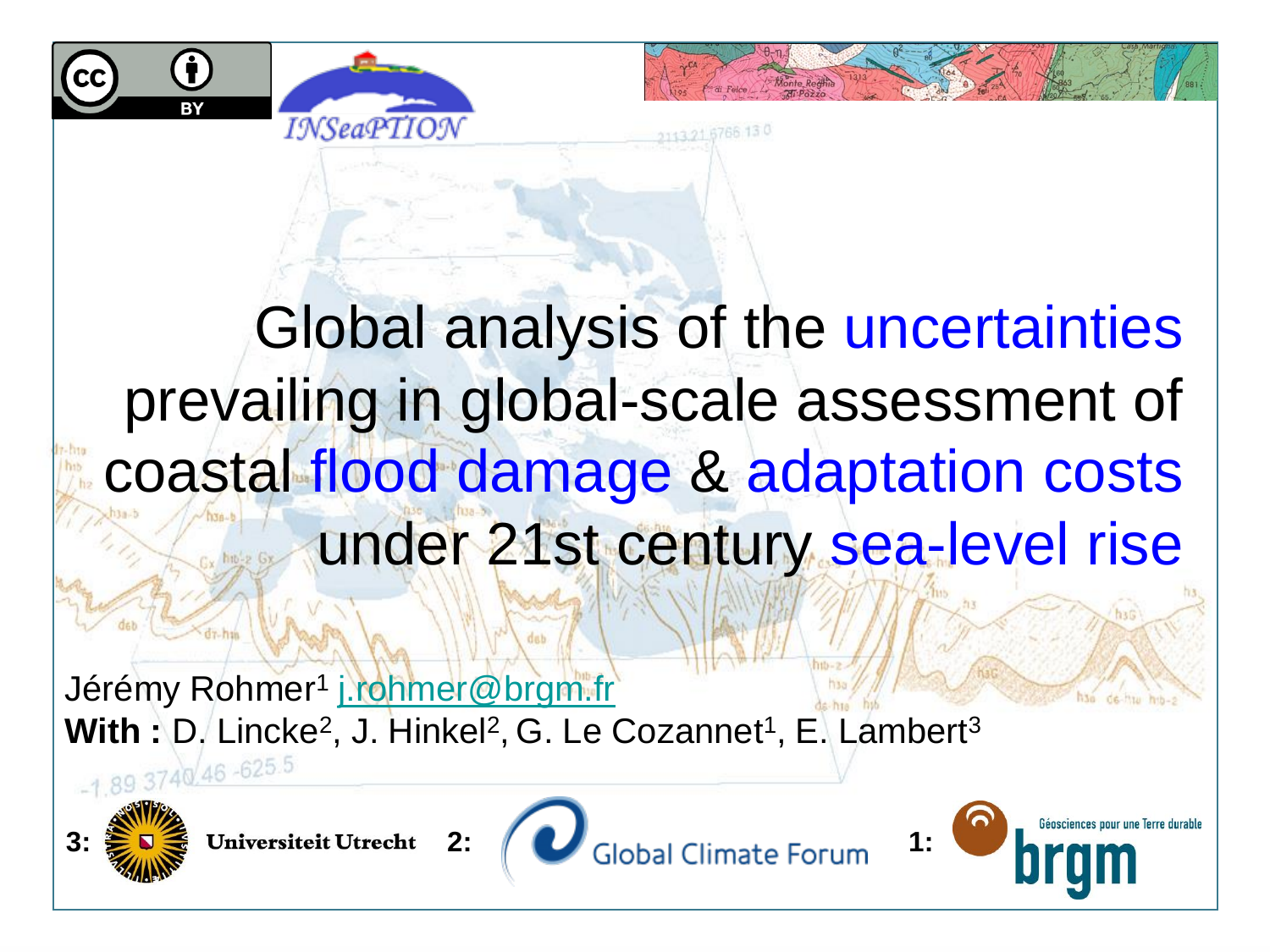## **What are the most important uncertainties to be reduced in the cascade?**

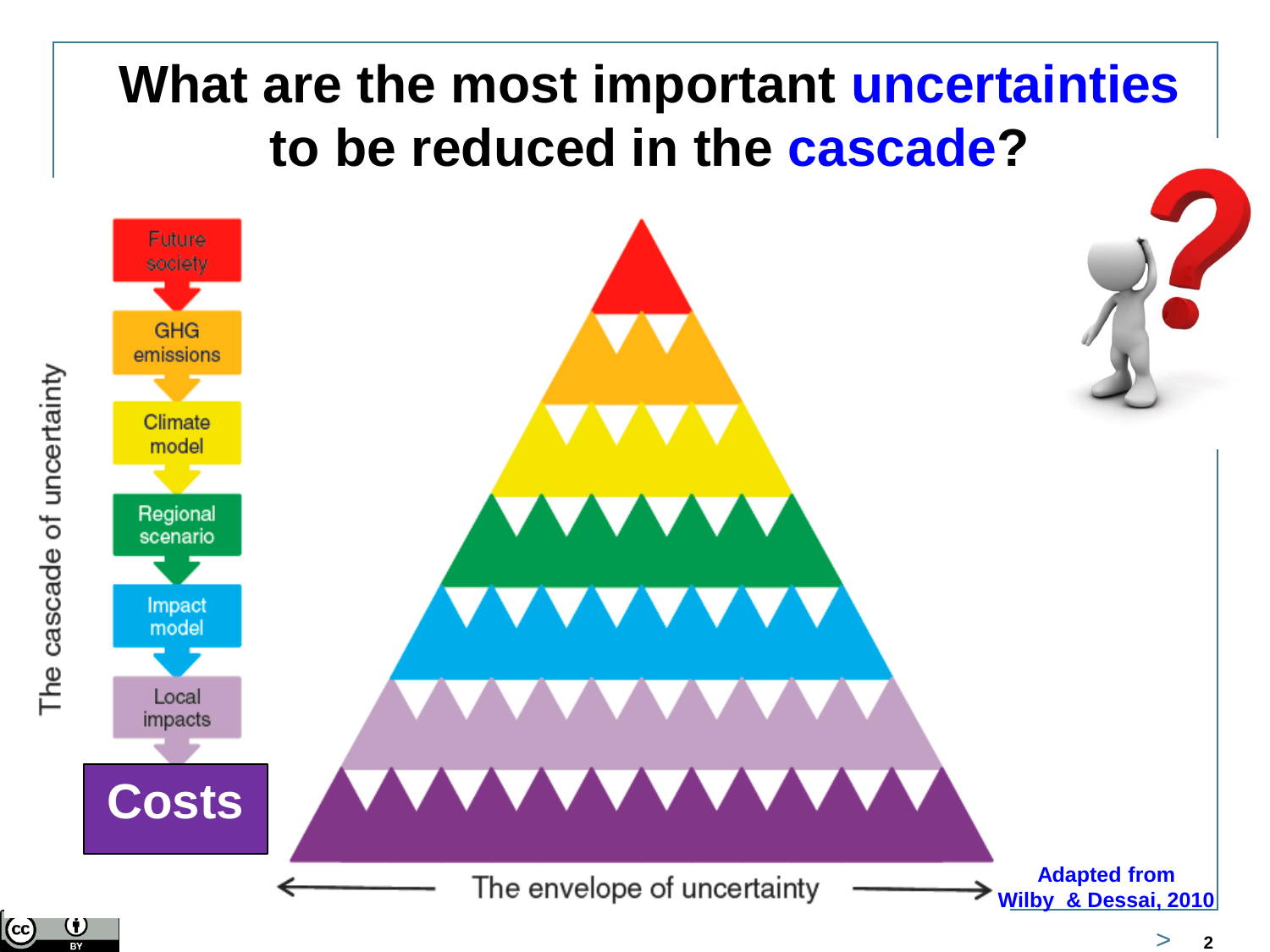## Coastal flood damage and adaptation costs under **Study** 21st century sea-level rise **case** Jochen Hinkel<sup>a, 1</sup>, Daniel Lincke<sup>a</sup>, Athanasios T. Vafeidis<sup>b</sup>, Mahé Perrette<sup>c</sup>, Robert James Nicholls<sup>d</sup>, Richard S. J. Tol<sup>e, f</sup>, Ben Marzeion<sup>9</sup>, Xavier Fettweis<sup>h</sup>, Cezar Ionescu<sup>c</sup>, and Anders Levermann<sup>c,i</sup> **Uncertainties**Future society **5 SSP 2,880**  GHG emissions **combinations of 3 RCP** The cascade of uncertainty **scenarios!** Climate **Choice in GCMs** model **(4 of CMPI5)** Regional **Subsidence (in delta regions Y/N)** scenario **Land-ice scenarios (low-med-high)** Impact model **Damage function DF (2)** Local **Database of Extremes** impacts **(DINA-COAST or GTSR) Costs Asset-to-GDP ratio (2)** The envelope of uncertainty

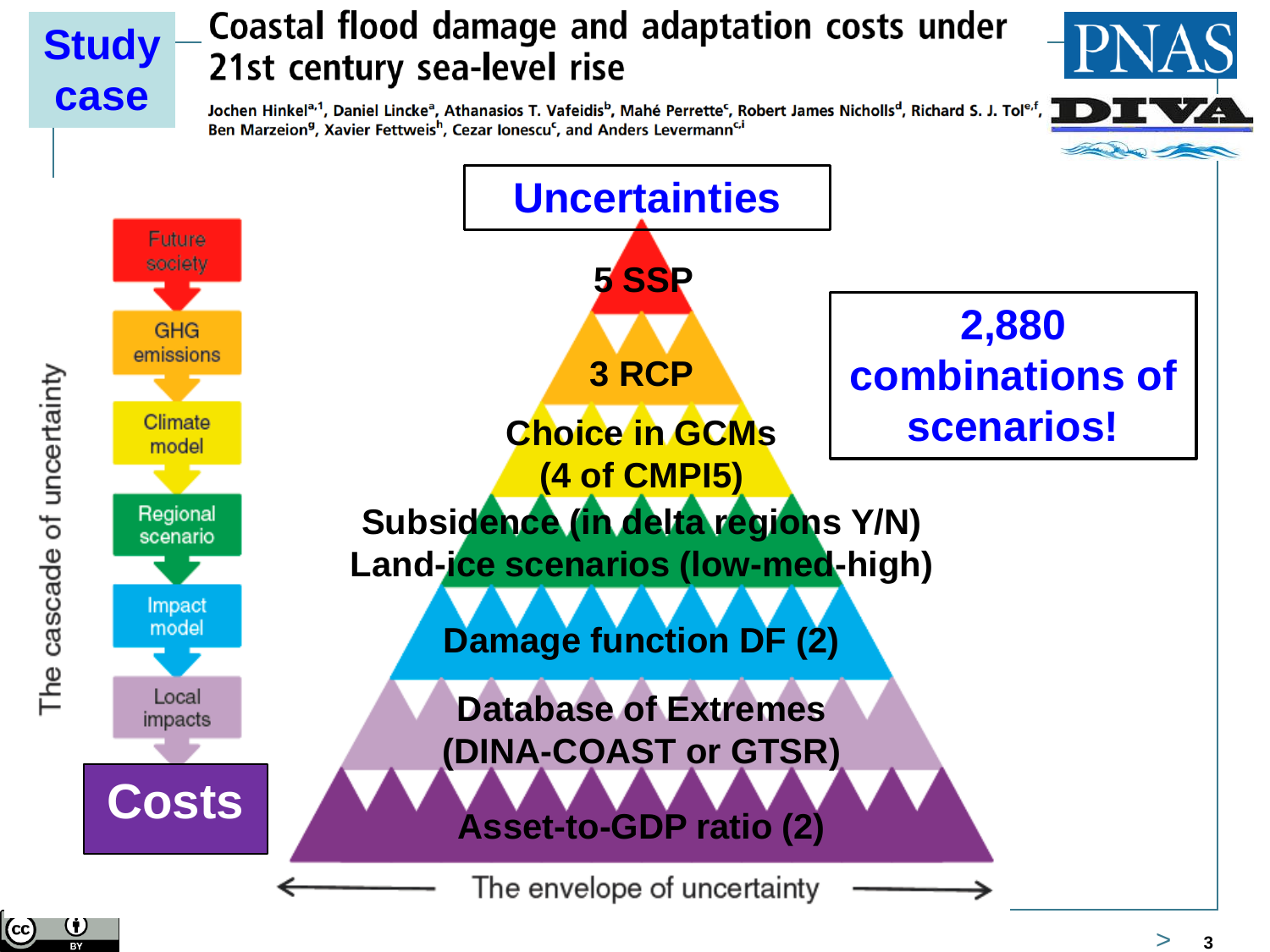

**Using a tree-based Machine Learning approach**

 $\overline{\textcircled{\text{c}}}$ 

 $\overline{\bigcirc}$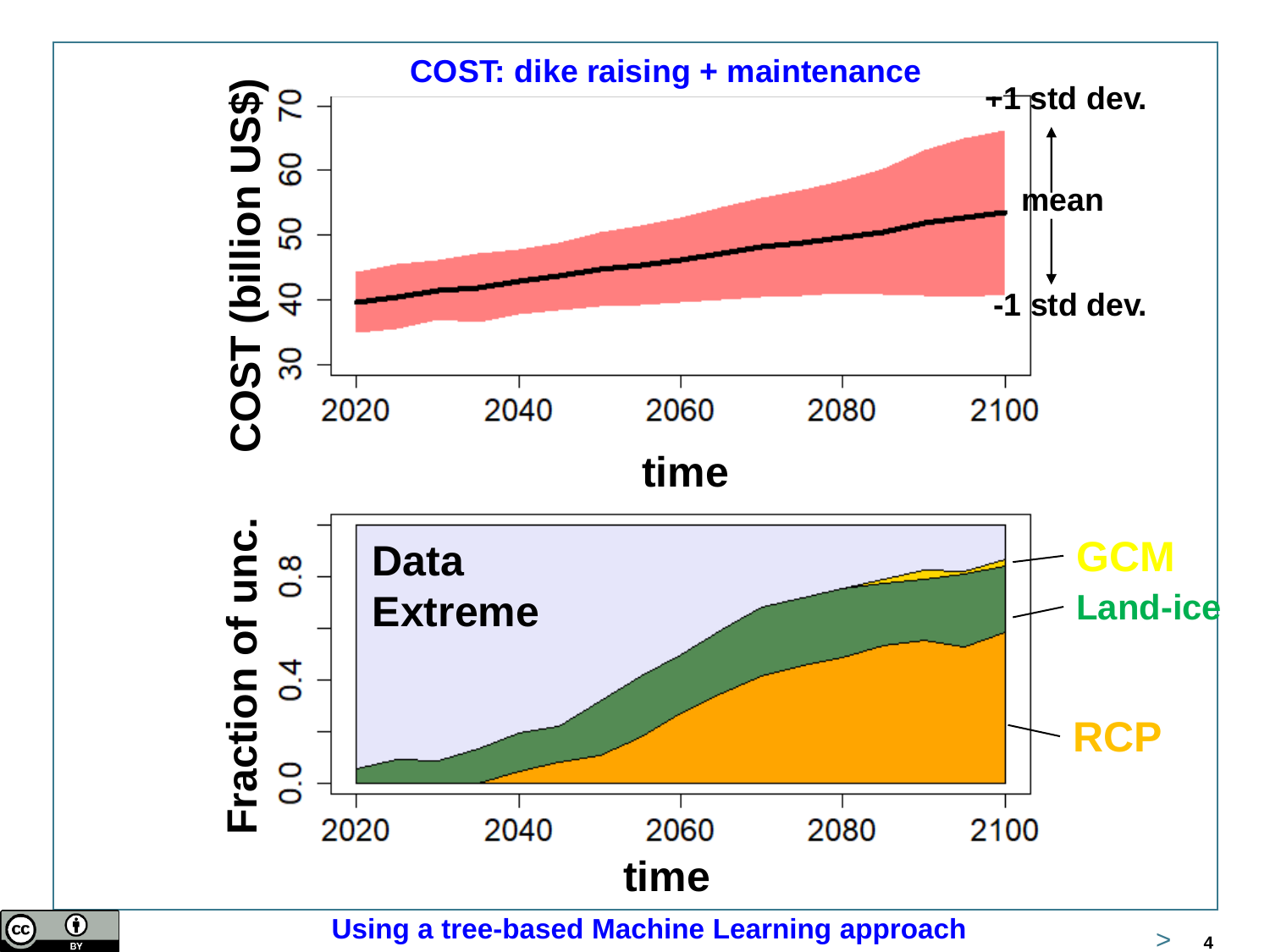

**Using a tree-based Machine Learning approach**

 $\overline{\mathbb{C}}$ 

 $\overline{\bigcirc}$